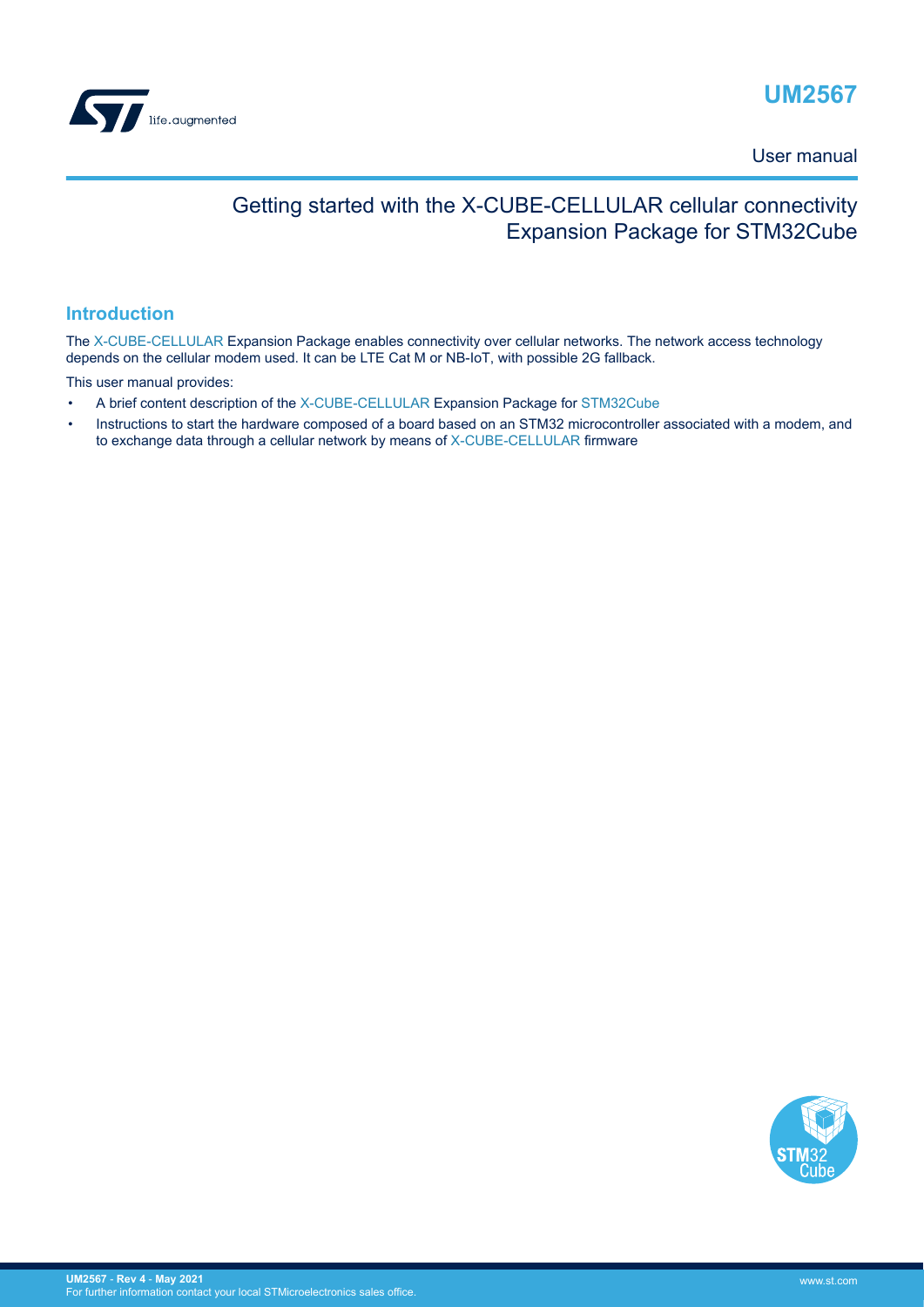# <span id="page-1-0"></span>**1 Acronyms**

Table 1 presents the definitions of the acronyms that are relevant for a better contextual understanding of this document.

#### **Table 1. Acronyms**

| <b>Acronym</b> | <b>Definition</b>                               |
|----------------|-------------------------------------------------|
| <b>CLI</b>     | Command-line interface                          |
| <b>DB</b>      | Data brief (STMicroelectronics document type)   |
| eSIM           | <b>Embedded SIM</b>                             |
| <b>FAQ</b>     | Frequently asked questions                      |
| <b>FW</b>      | Firmware                                        |
| <b>HW</b>      | Hardware                                        |
| <b>ICC</b>     | International circuit card                      |
| <b>IDE</b>     | Integrated development environment              |
| IP             | Internet protocol                               |
| <b>MCU</b>     | Microcontroller unit                            |
| PC             | Personal computer                               |
| <b>RN</b>      | Release note (STMicroelectronics document type) |
| <b>SIM</b>     | Subscriber identity module                      |
| <b>UM</b>      | User manual (STMicroelectronics document type)  |

The [X-CUBE-CELLULAR](https://www.st.com/en/product/x-cube-cellular?ecmp=tt9470_gl_link_feb2019&rt=um&id=UM2567) Expansion Package runs on the STM32L4 32-bit microcontrollers based on the Arm® Cortex®-M4 processor.

*Note: Arm is a registered trademark of Arm Limited (or its subsidiaries) in the US and/or elsewhere.*

arm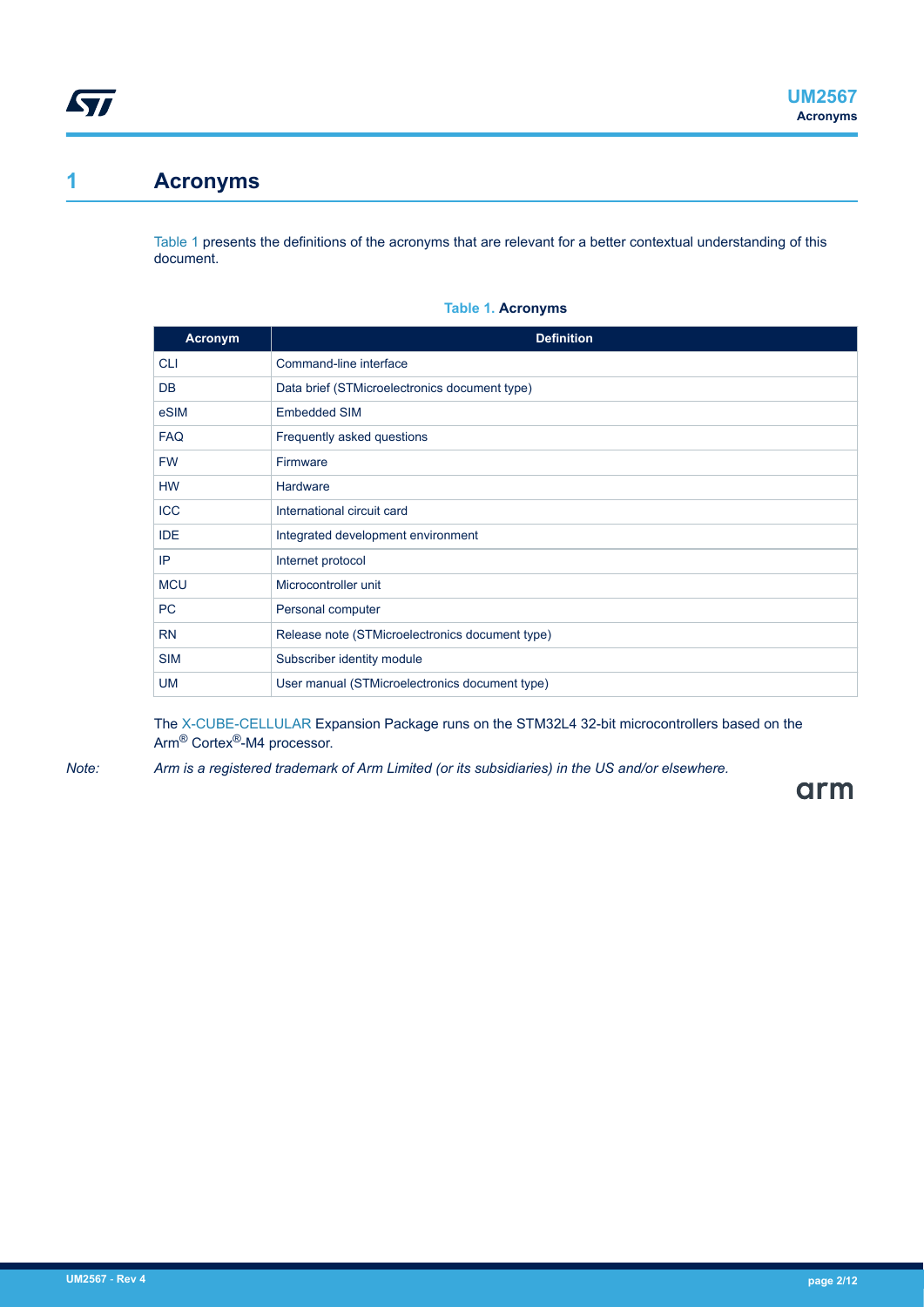# <span id="page-2-0"></span>**2 Overview of available documents**

Table 2 lists the main documents useful for getting [X-CUBE-CELLULAR](https://www.st.com/en/product/x-cube-cellular?ecmp=tt9470_gl_link_feb2019&rt=um&id=UM2567) started.

#### **Table 2. References**

| ID    | <b>Description</b>                                                                                                                                                                                                                                                      |
|-------|-------------------------------------------------------------------------------------------------------------------------------------------------------------------------------------------------------------------------------------------------------------------------|
| $[1]$ | Release note:                                                                                                                                                                                                                                                           |
|       | The main RN is available at the root of the X-CUBE-CELLULAR Expansion Package. The main RN provides a link<br>to the Cellular RN, which contains all information about the current delivery <sup>(1)</sup> .                                                            |
| [2]   | Data brief:                                                                                                                                                                                                                                                             |
|       | Cellular connectivity software expansion for STM32Cube data brief (DB3582).<br>The DB summarizes X-CUBE-CELLULAR features and presents the main license terms associated with the<br>Expansion Package. It is available from STMicroelectronics web site at www.st.com. |
| [3]   | User manual:                                                                                                                                                                                                                                                            |
|       | X-CUBE-CELLULAR cellular connectivity Expansion Package for STM32Cube user manual (UM2426).                                                                                                                                                                             |
|       | The UM provides the detailed information needed to use X-CUBE-CELLULAR and adapt it to users' needs. It is<br>available from STMicroelectronics web site at www.st.com.                                                                                                 |
| [4]   | Wiki:                                                                                                                                                                                                                                                                   |
|       | Cellular LTE CatM / NBIoT overview.                                                                                                                                                                                                                                     |
|       | This page contains application examples, document references, and links to regularly updated STM32 cellular<br>material. It is available from STMicroelectronics wiki at wiki st com.                                                                                   |

*1. Read carefully the associated RNs as they provide important information about the "Cellular" delivery. The "Cellular framework RN" contains a FAQ, which is regularly updated.*

*Note: An STMicroelectronics video is available on YouTube™ to help users to start with their cellular-to-cloud kits. Reach this video through C2C pages on [www.st.com](https://www.st.com) or directly at https://youtu.be/b2-37F7wcaI on YouTube™.*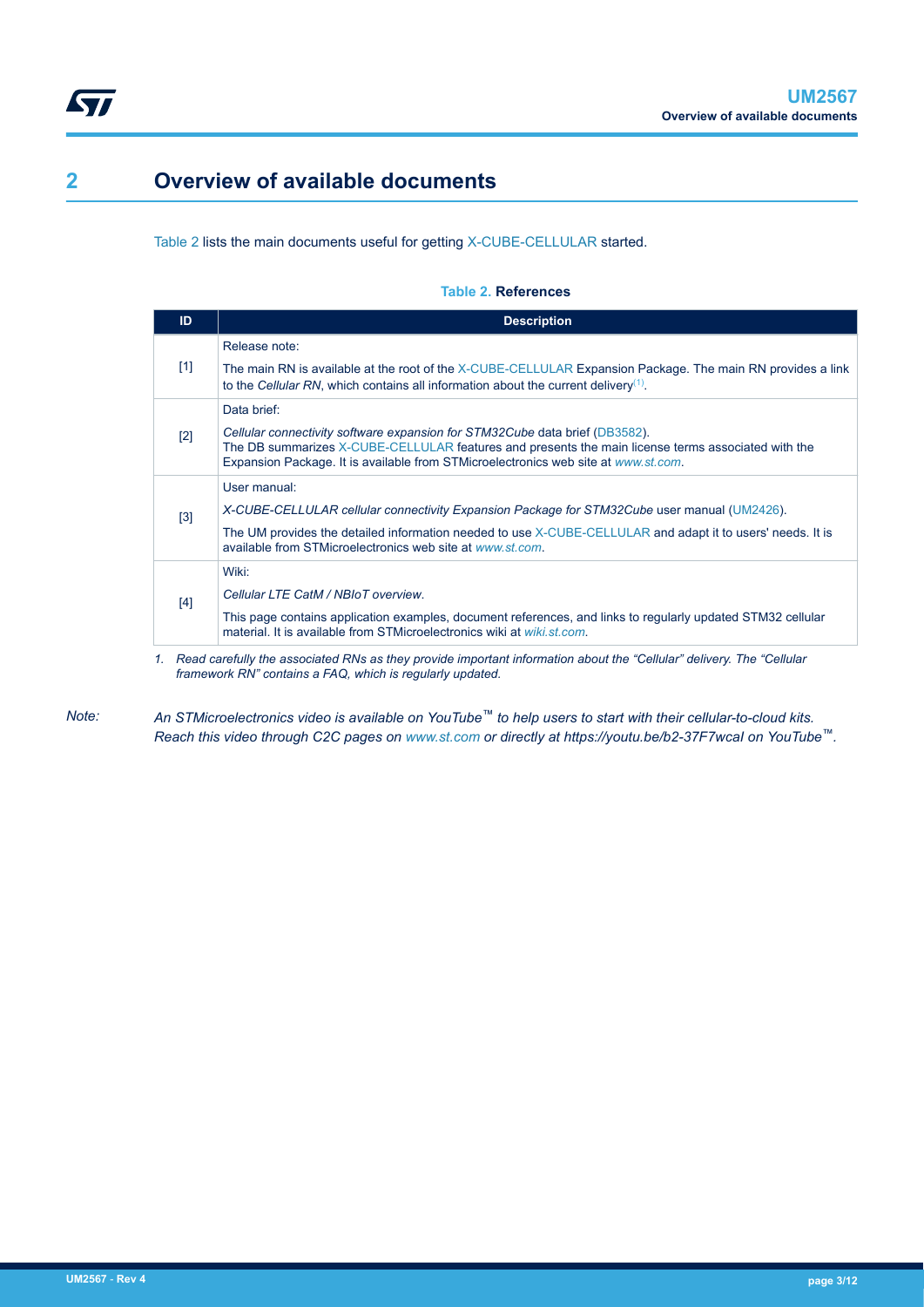## <span id="page-3-0"></span>**3 Hardware and firmware setup**

### **3.1 Connect hardware**

To start using [X-CUBE-CELLULAR,](https://www.st.com/en/product/x-cube-cellular?ecmp=tt9470_gl_link_feb2019&rt=um&id=UM2567) the user needs:

- A PC
- A Type-A to Micro-B USB cable
- An STM32L4-based master hardware combined to, or associated with a cellular modem (refer to [\[2\]](#page-2-0), [\[3\]](#page-2-0) or [\[4\]](#page-2-0) for possible solutions)

The PC is used to power HW, program FW, and display STM32 FW traces and results onto a serial terminal. The ST-LINK USB driver, available as [STSW-LINK009](https://www.st.com/en/product/stsw-link009?ecmp=tt9470_gl_link_feb2019&rt=um&id=UM2567) on STMicroelectronics web site at *[www.st.com](https://www.st.com)*, is mandatory and must be installed on the PC. It is needed to program FW onto the STM32 microcontroller. Follow the next five steps to connect the HW:

- 1. If the STM32 microcontroller and modem are on separate boards, connect these boards together. *Note: On the modem board, the modem module is on the upper side.*
- 2. Connect the antenna.
- 3. All the boards compatible with [X-CUBE-CELLULAR](https://www.st.com/en/product/x-cube-cellular?ecmp=tt9470_gl_link_feb2019&rt=um&id=UM2567) provide a SIM slot, which makes it possible to use a plastic SIM instead of an eSIM. If this option is selected, insert the SIM card.
- 4. Connect the *STLink* port of the STM32 board with the PC by means of the USB cable.
- 5. See that a new drive corresponding to the STM32 board is available on the PC, resulting from the previous installation of the ST-LINK USB driver.

### **3.2 Activate the eSIM (optional)**

Refer to [\[4\]](#page-2-0) and the related pages for the latest information.

## **3.3 Program firmware into the STM32 microcontroller**

This section explains how to select binary firmware and program it into the STM32 microcontroller. Binary FW is delivered as part of the [X-CUBE-CELLULAR](https://www.st.com/en/product/x-cube-cellular?ecmp=tt9470_gl_link_feb2019&rt=um&id=UM2567) Expansion Package, for each supported IDE: STMicroelectronics [STM32CubeIDE,](https://www.st.com/en/product/stm32cubeide?ecmp=tt9470_gl_link_feb2019&rt=um&id=UM2567) IAR Systems<sup>®</sup> IAR Embedded Workbench<sup>®</sup> or Keil<sup>®</sup> MDK-ARM. For a given board, the binaries are located in Projects\<Board-Name>\Demonstrations\Cellular.

The IP mode (LwIP or modem-socket) used in the binary is part of the file name. See for instance two binaries produced for the BG96 modem:

- iar bg96 lwip  $v \le x \cdot y \cdot z$ .bin for the LwIP mode
- iar bg96 socket  $v \le x. y. z$ ).bin for the modem-socket mode

See as another example the two binaries for the Type 1SC modem:

- iar tlsc lwip  $v \ll x.y.z>$ .bin for the LwIP mode
- iar tlsc socket  $v \le x. y. z$ .bin for the modem-socket mode

*Note: There are two configuration modes concerning the location of the IP stack:*

- *Either the IP stack runs on the STM32 microcontroller (LwIP mode)*
- *Or the IP stack used is located in the modem (modem-socket mode)*

*Only the LwIP mode is available when the modem does not include an IP stack or no AT command is available to expose the socket interface.*

*The main interests of the modem-socket mode is to reduce the STM32 memory footprint and make STM32 exchanges with the modem simpler. The main drawback of the modem-socket mode is lower performance. Refer to the Cellular RN in [\[1\],](#page-2-0) which presents STM32 FW size figures (Flash memory and RAM) for both IP modes.*

*Note: STM32 FW for STM32L496 devices ("L496") can be used on the [32L496GDISCOVERY](https://www.st.com/en/product/32L496GDISCOVERY?ecmp=tt9470_gl_link_feb2019&rt=um&id=UM2567) Discovery board (with screen) as well as host board of the [P-L496G-CELL02](https://www.st.com/en/product/p-l496g-cell02?ecmp=tt9470_gl_link_feb2019&rt=um&id=UM2567) Discovery kit (screenless).*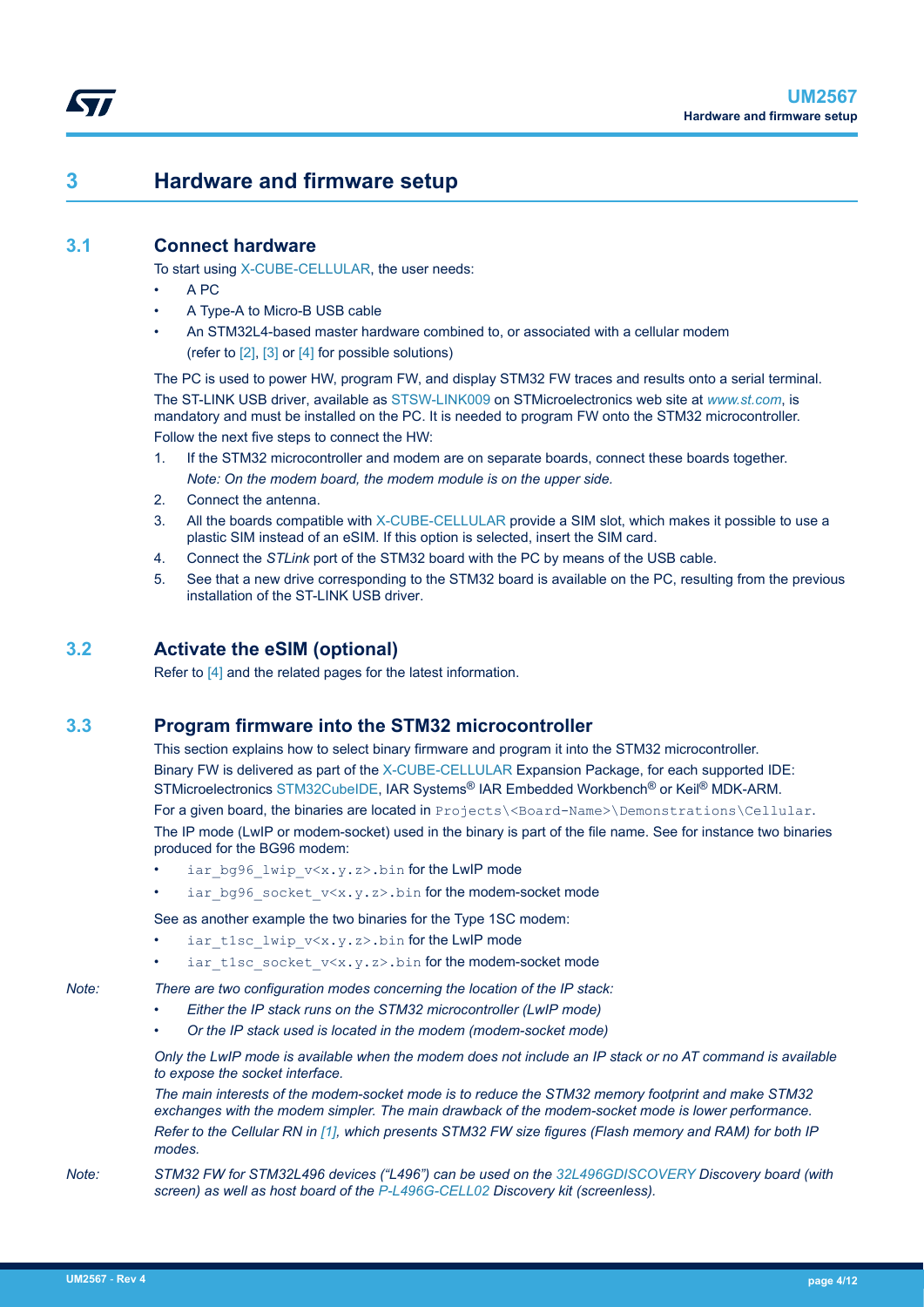<span id="page-4-0"></span>When HW and PC are connected by means of the USB cable, the related drive is available on the PC. Drag and drop the chosen FW into that drive. Wait a few seconds that the FW file disappears from the file manager: this indicates that FW is programmed into the STM32 MCU.

*Note: The [X-CUBE-CELLULAR](https://www.st.com/en/product/x-cube-cellular?ecmp=tt9470_gl_link_feb2019&rt=um&id=UM2567) Expansion Package provides all the source files needed to build FW for the various supported IDEs.*

### **3.4 Modem firmware version**

The modem factory FW version in user's HW may not be compliant any longer with the latest [X-CUBE-](https://www.st.com/en/product/x-cube-cellular?ecmp=tt9470_gl_link_feb2019&rt=um&id=UM2567)[CELLULAR](https://www.st.com/en/product/x-cube-cellular?ecmp=tt9470_gl_link_feb2019&rt=um&id=UM2567) version.

The *Cellular RN* indicates which modem FW version must be used (refer to [\[1\]](#page-2-0)). The modem FW version must be checked in the serial terminal trace and updated if needed.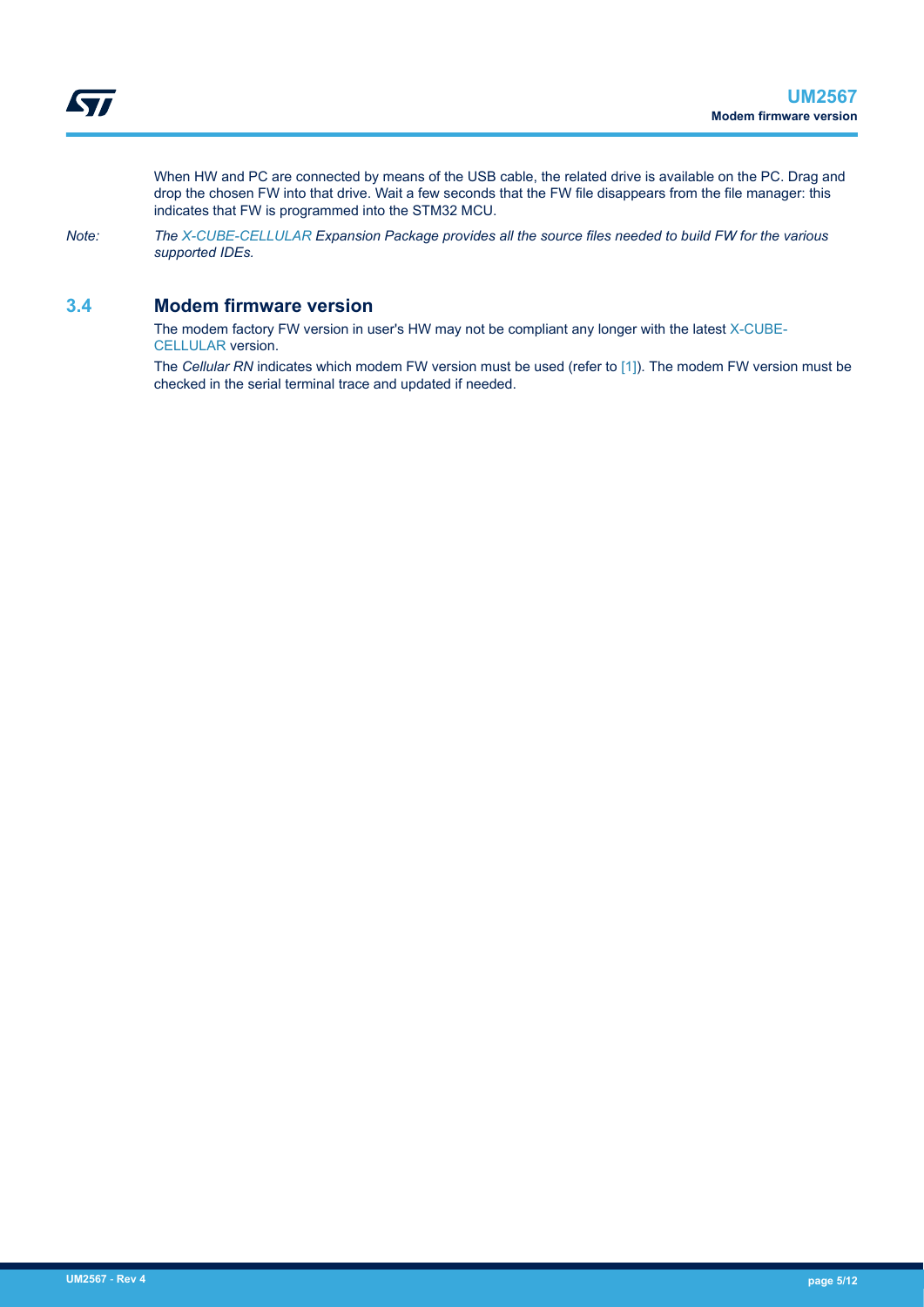<span id="page-5-0"></span>

## **4 Run X-CUBE-CELLULAR firmware**

### **4.1 Functional content of the X-CUBE-CELLULAR Expansion Package**

[X-CUBE-CELLULAR](https://www.st.com/en/product/x-cube-cellular?ecmp=tt9470_gl_link_feb2019&rt=um&id=UM2567) provides one application called *Cellular App* that allows user to send and receive data over the TCP or UDP protocols with an Echo server. It also allows the use of a ping command to ping remote hosts. It provides the throughput at the application level (not at the air interface).

### **4.2 Set the serial terminal configuration for X-CUBE-CELLULAR firmware**

Start Tera Term, select the proper connection (featuring the *STMicroelectronics* name), and set the parameters (the baud rate is different from the one referred to in [Section 3.2 Activate the eSIM \(optional\)](#page-3-0)):

- **Terminal** 
	- [**New line**]
		- [**Receive**]: AUTO
		- [**Transmit**]: CR
	- [Local echo] selected
- **Serial** 
	- [**Baud rate**]: 115200
	- [**Data**]: 8 bit
	- [**Parity**]: none
	- [**Stop**]: 1 bit
	- **[Flow control]**: none
	- [**Transmit delay**]: 10 ms each

### **4.3 Start X-CUBE-CELLULAR firmware**

Restart the board by pressing the black reset button. Traces are displayed on the serial terminal.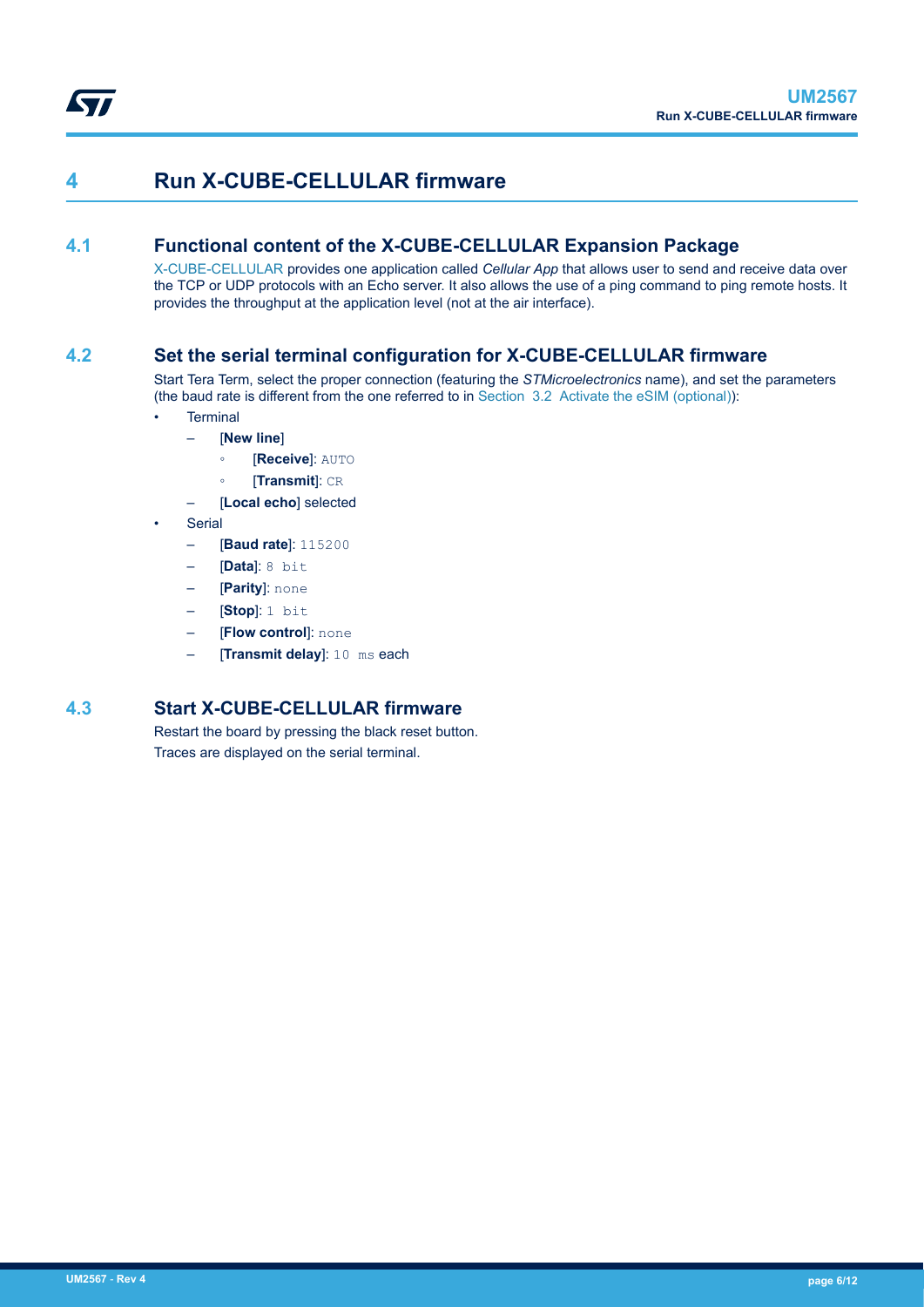## **4.4 Run-time configuration**

<span id="page-6-0"></span>ST

During firmware execution, the command-line interface (CLI) is entered by pressing the [**return**] key. For example, the help command lists all available components. Table 3 lists the available commands.

| <b>Command</b> | <b>Object</b>                    |
|----------------|----------------------------------|
| help           | Help command                     |
| cellularapp    | Cellular App commands            |
| echoclient     | Echo client commands             |
| ping           | Ping commands                    |
| trace          | Trace management                 |
| csp            | Power management                 |
| comlib         | Com library commands             |
| cst            | Cellular service task management |
| atcmd          | Send an AT command               |
| modem          | Modem configuration management   |

#### **Table 3.** *Cellular App* **available commands**

#### Command examples:

- cst info: provides information about cellular network
- trace off : stops the trace
- echo off: stops the *Echo* application

The CLI and traces are displayed on the same terminal.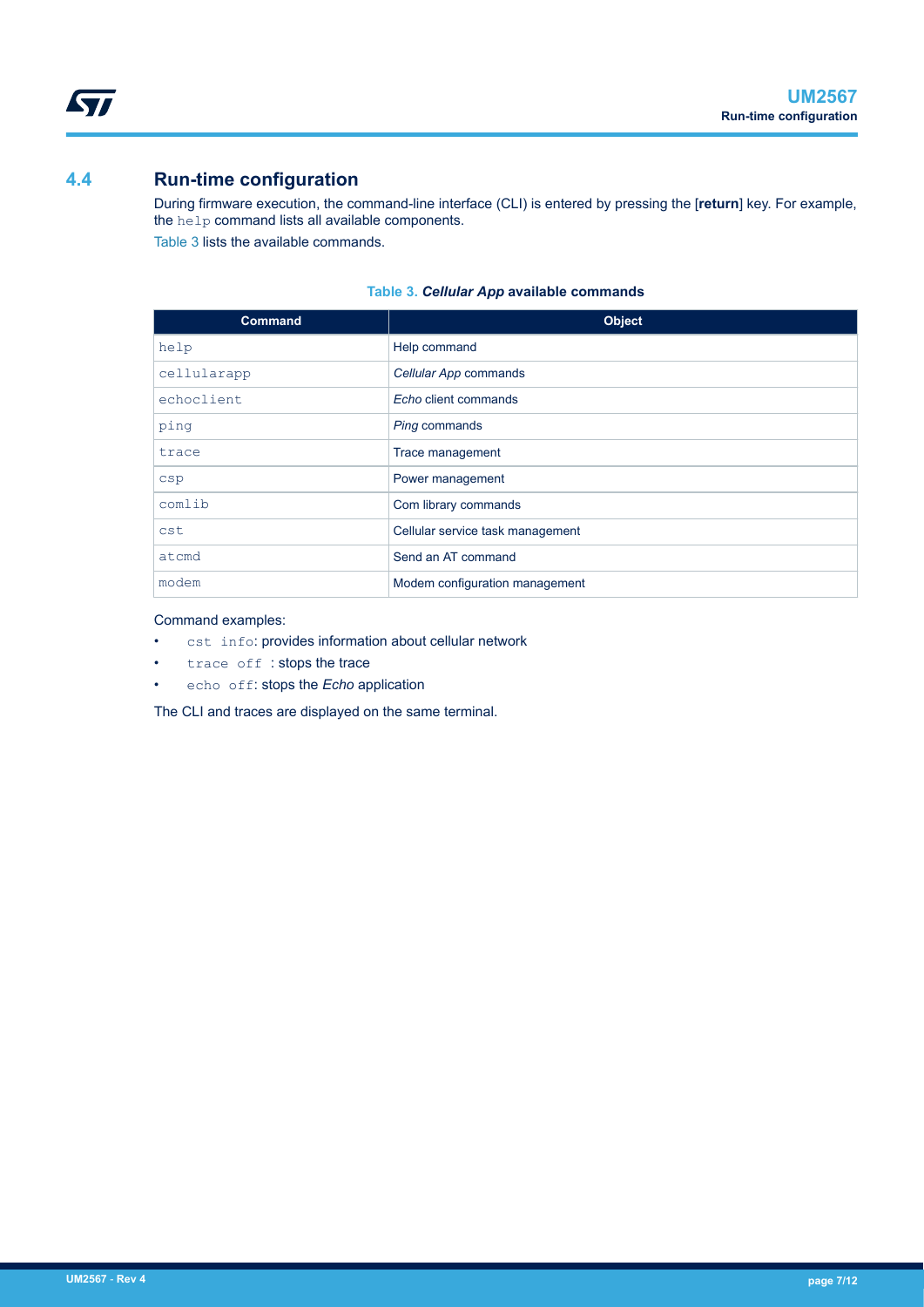# <span id="page-7-0"></span>**5 Deep dive in X-CUBE-CELLULAR**

Refer to [\[3\]](#page-2-0) to know more about the possibilities of the [X-CUBE-CELLULAR](https://www.st.com/en/product/x-cube-cellular?ecmp=tt9470_gl_link_feb2019&rt=um&id=UM2567) Expansion Package. Connect to [\[4\]](#page-2-0) and the related wiki pages for regularly updated additional information.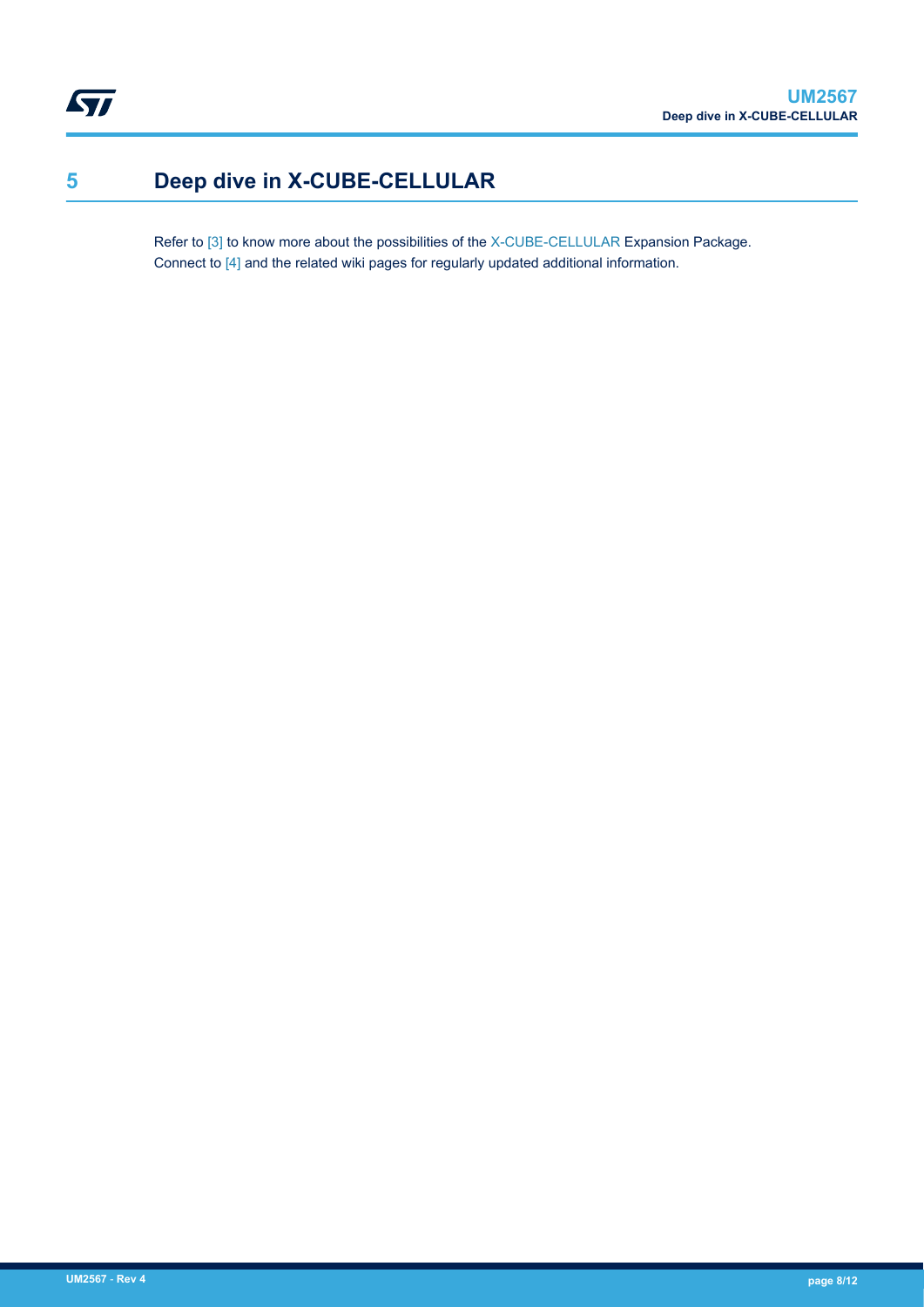# <span id="page-8-0"></span>**Revision history**

| <b>Date</b> | <b>Version</b> | <b>Changes</b>                                                                                                                                                                                                                                                                                                                                                                                                                                                                                                                                                                                                                                                                                                                                                   |
|-------------|----------------|------------------------------------------------------------------------------------------------------------------------------------------------------------------------------------------------------------------------------------------------------------------------------------------------------------------------------------------------------------------------------------------------------------------------------------------------------------------------------------------------------------------------------------------------------------------------------------------------------------------------------------------------------------------------------------------------------------------------------------------------------------------|
| 22-May-2019 | 1              | Initial release.                                                                                                                                                                                                                                                                                                                                                                                                                                                                                                                                                                                                                                                                                                                                                 |
| 22-Jul-2019 | $\overline{2}$ | Introduced STM32CubeIDE support. Reorganized document structure and<br>updated Section 2 Overview of available documents, Section 3.2 Activate the<br>eSIM (optional), Section 3.3 Program firmware into the STM32microcontroller,<br>and Section 3.4 Modem firmware version.                                                                                                                                                                                                                                                                                                                                                                                                                                                                                    |
| 9-Apr-2020  | 3              | Added the MQTT Client and COM Client demonstrations:<br>Added Section 4.6 MQTT Client demonstration and Section 4.7 COM<br>Client demonstration<br>Updated Section 4.1 Functional content of the X-CUBE-CELLULAR<br>٠<br><b>Expansion Package</b>                                                                                                                                                                                                                                                                                                                                                                                                                                                                                                                |
| 2-May-2021  | 4              | Focused X-CUBE-CELLULAR on LTE Cat M or NB-IoT cellular<br>communication with the Cellular App application:<br><b>Updated Introduction</b><br>٠<br>Updated Functional content of the X-CUBE-CELLULAR Expansion<br>٠<br>Package<br>Removed PING Client demonstration, HTTP Client demonstration,<br>٠<br><b>MQTT Client demonstration and COM Client demonstration</b><br>Simplified the document and referred to the X-CUBE-CELLULAR wiki pages<br>for regularly updated information:<br>Updated Overview of available documents, Activate the eSIM (optional)<br>٠<br>and Deep dive in X-CUBE-CELLULAR<br>Updated Program firmware into the STM32 microcontroller, Modem<br>٠<br>firmware version, Start X-CUBE-CELLULAR firmware and Run-time<br>configuration |
|             |                | Removed Troubleshooting<br>٠                                                                                                                                                                                                                                                                                                                                                                                                                                                                                                                                                                                                                                                                                                                                     |

#### **Table 4. Document revision history**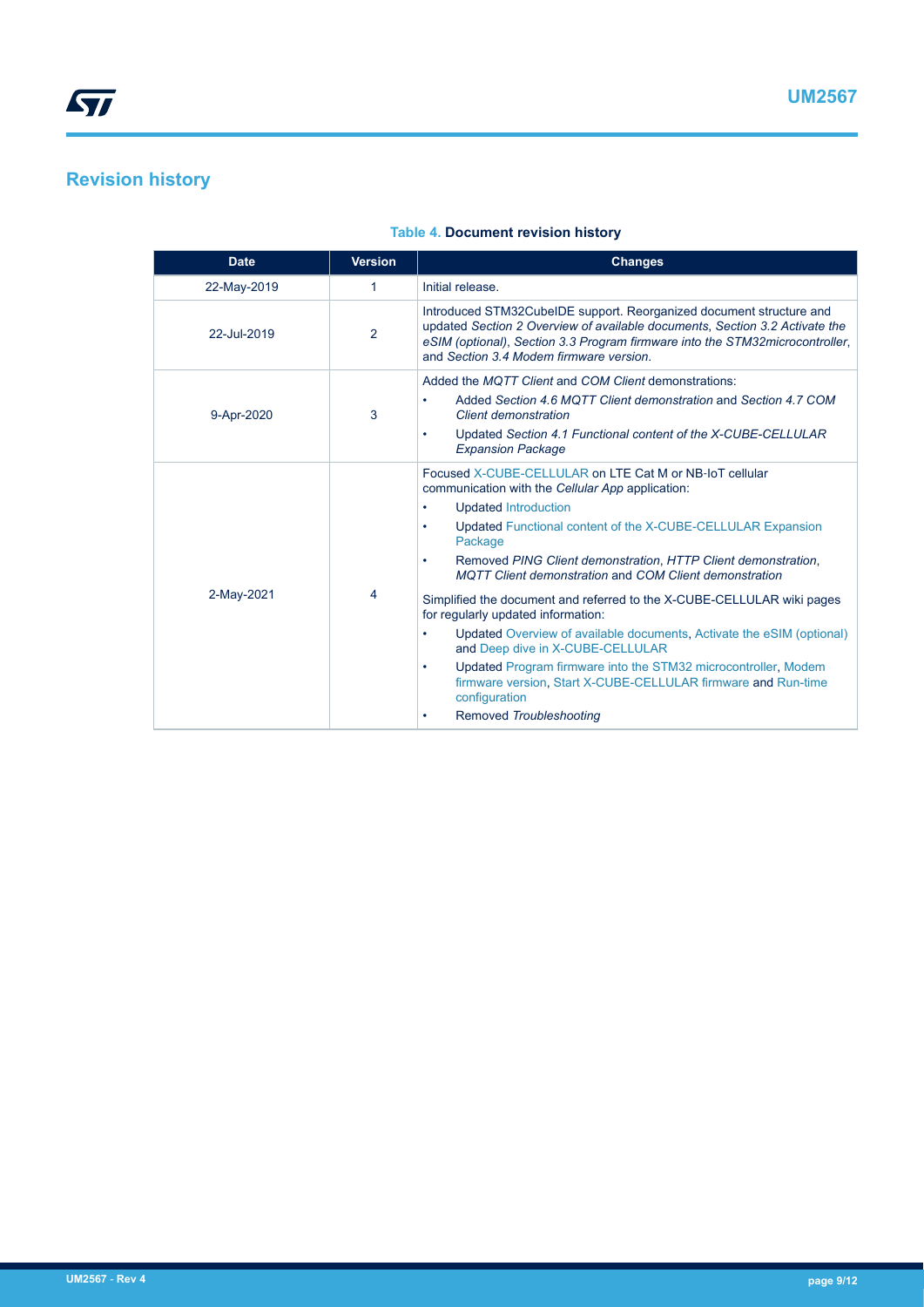# **Contents**

| 1                       |     |  |
|-------------------------|-----|--|
| $\mathbf{2}$            |     |  |
| $\mathbf{3}$            |     |  |
|                         | 3.1 |  |
|                         | 3.2 |  |
|                         | 3.3 |  |
|                         | 3.4 |  |
| $\overline{\mathbf{4}}$ |     |  |
|                         | 4.1 |  |
|                         | 4.2 |  |
|                         | 4.3 |  |
|                         | 4.4 |  |
| 5                       |     |  |
|                         |     |  |
|                         |     |  |
|                         |     |  |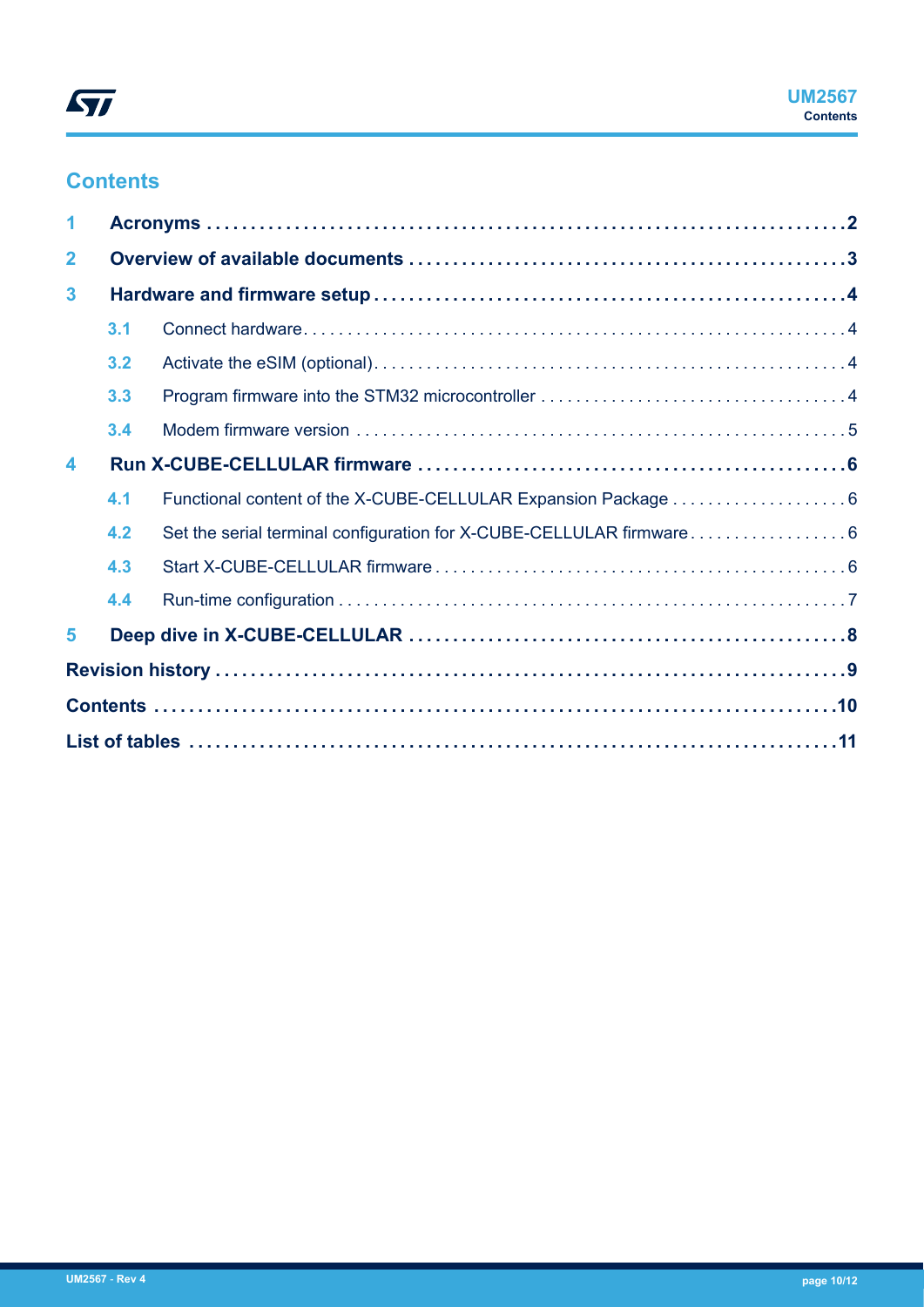# <span id="page-10-0"></span>**List of tables**